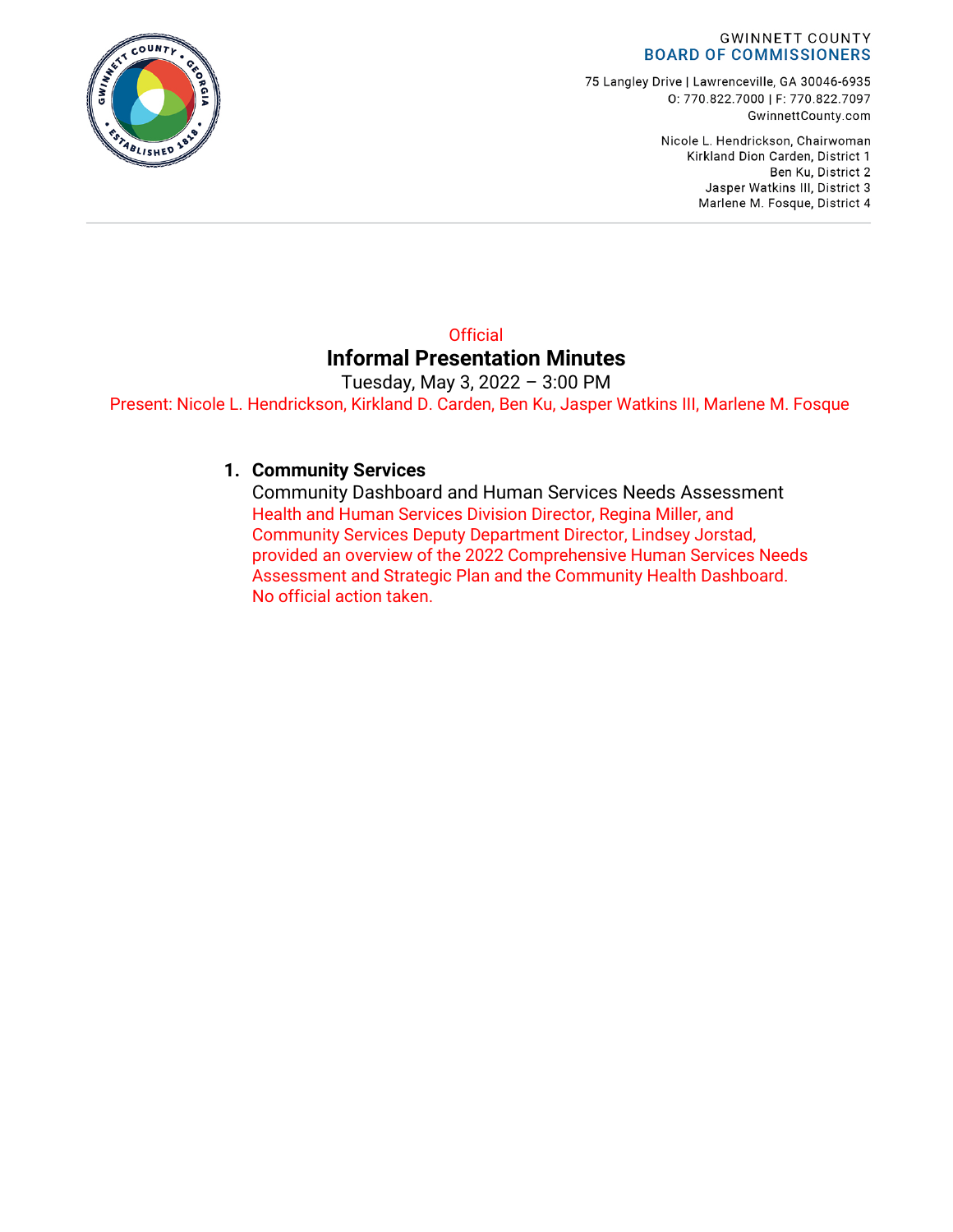# Human Services Needs Assessment

### **Regina Miller, Community Services**

**May 3, 2022**

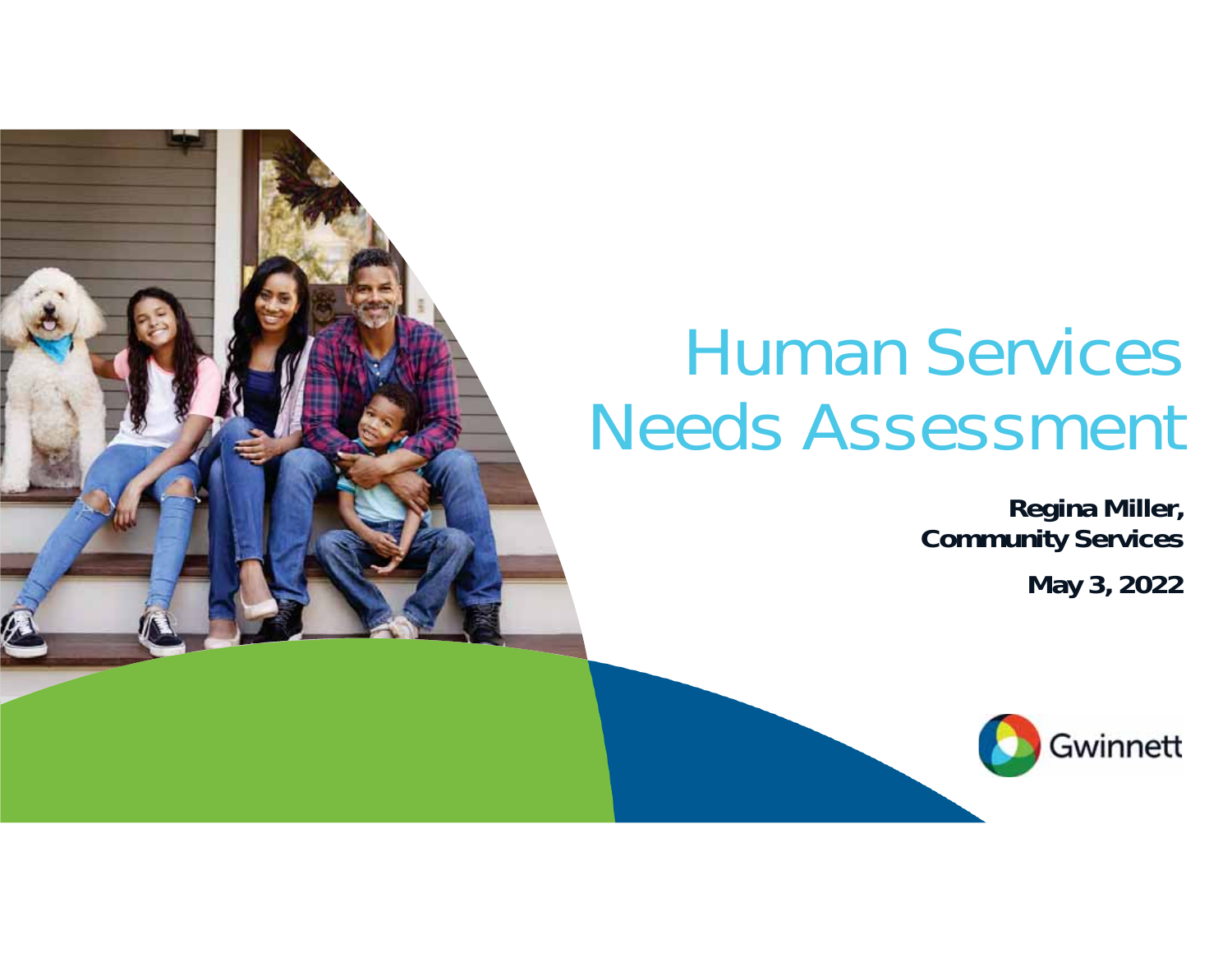## 1991 Community Based Assessment

- Inter-Agency and Hub Focus
	- OneStop concept
- Senior services



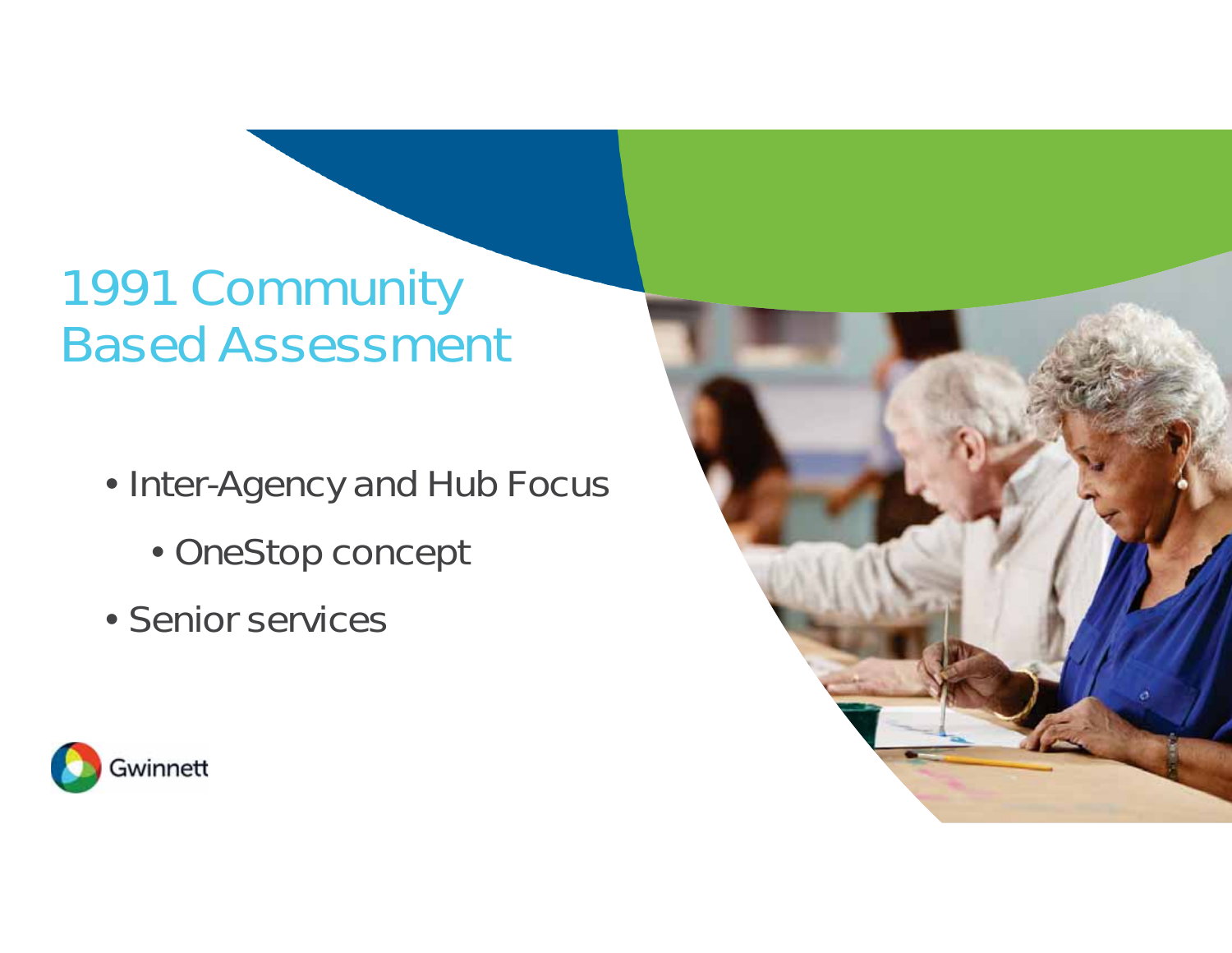

## 2022 Comprehensive Human Services Needs Assessment and Strategic Plan

- Outreach and cross-sector collaboration
- Shared understanding of human services needs and assets
- Effective and equitable human services system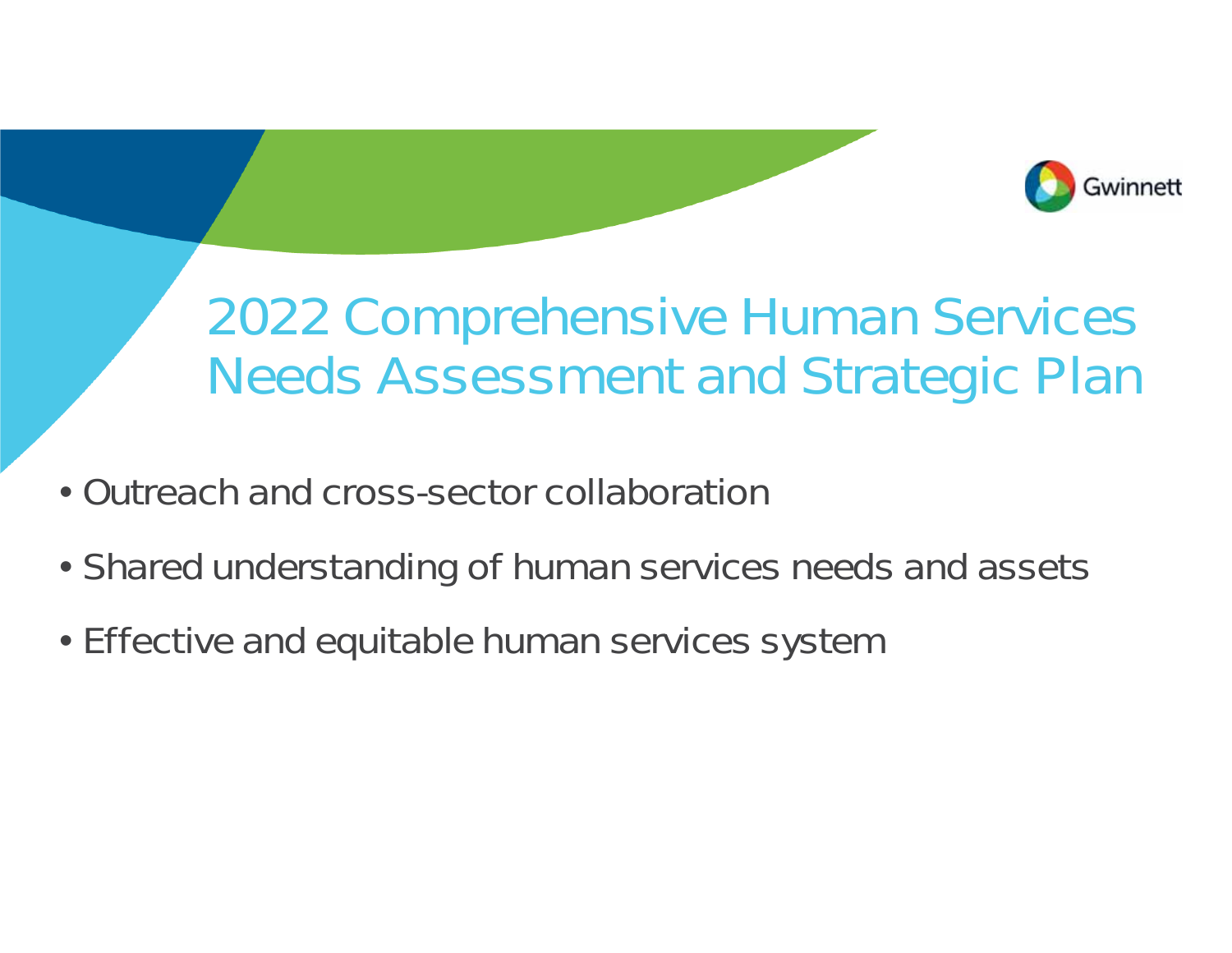## Community Assessment

- Phase 1 data collections and stakeholder input
- Phase 2 ecosystem review and inventory of existing models
- Phase 3 data analysis, benchmarking issues, and actionable strategies
- Phase 4 project deliverables

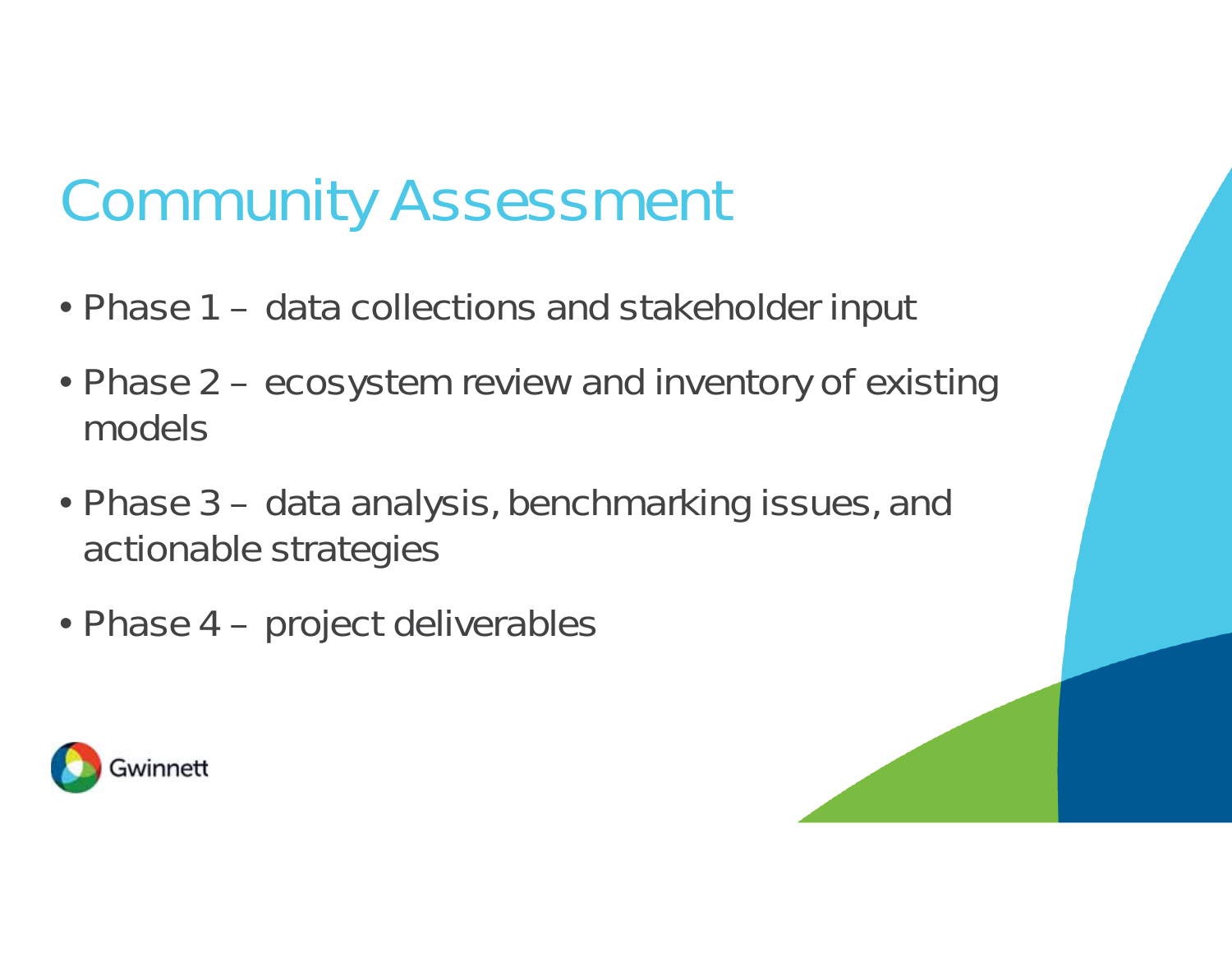

## Strategic Plan

- Mapping to our community's social well-being
- Support immediate and future needs through direct service provision
- Expansion of equitable access
- Traverse community support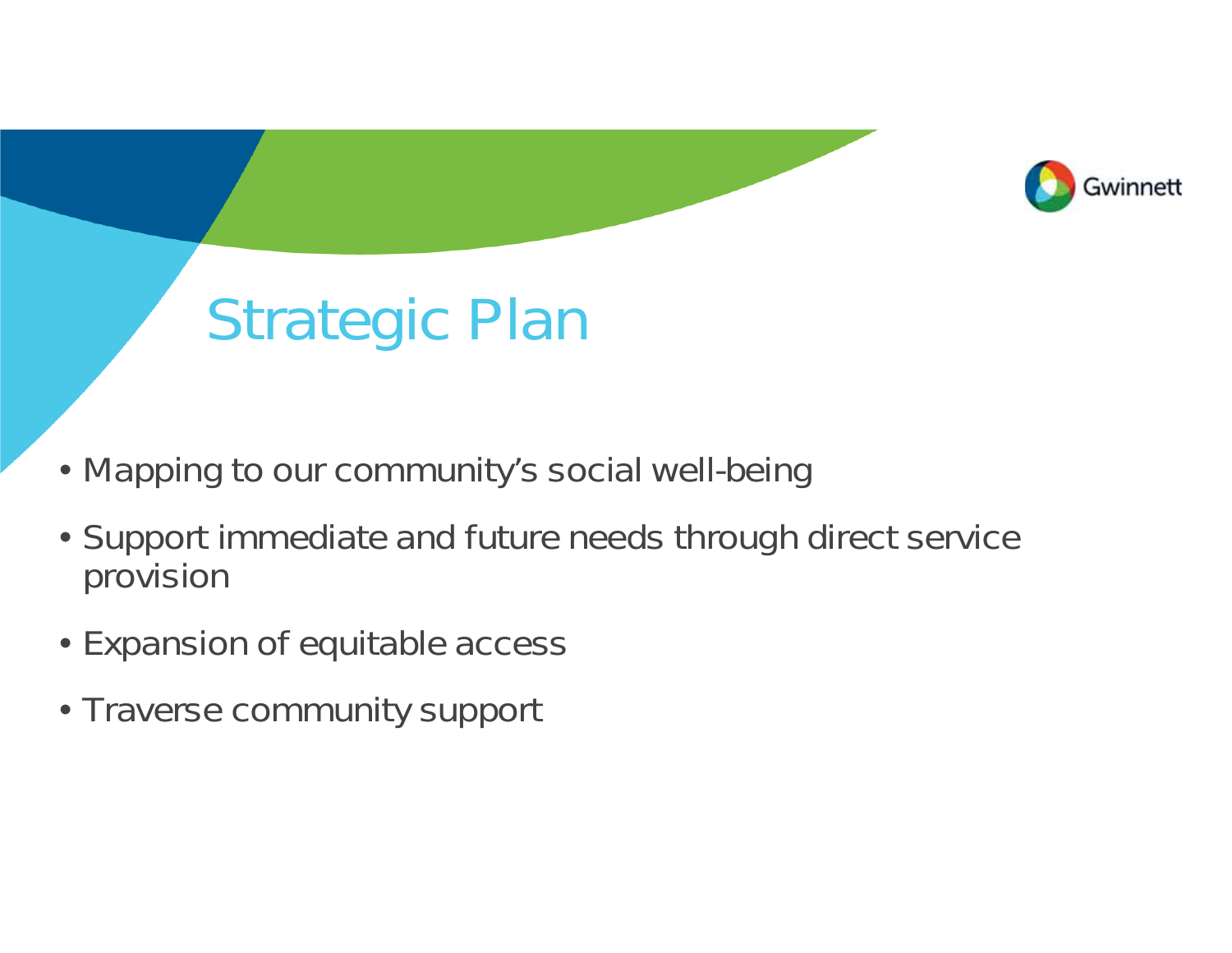## **Schedule**

- Request for Proposal released: March 2022
- Proposal review and scoring: April 2022
- Board of Commissioners agenda item: June 2022
- Final report due: July 2023



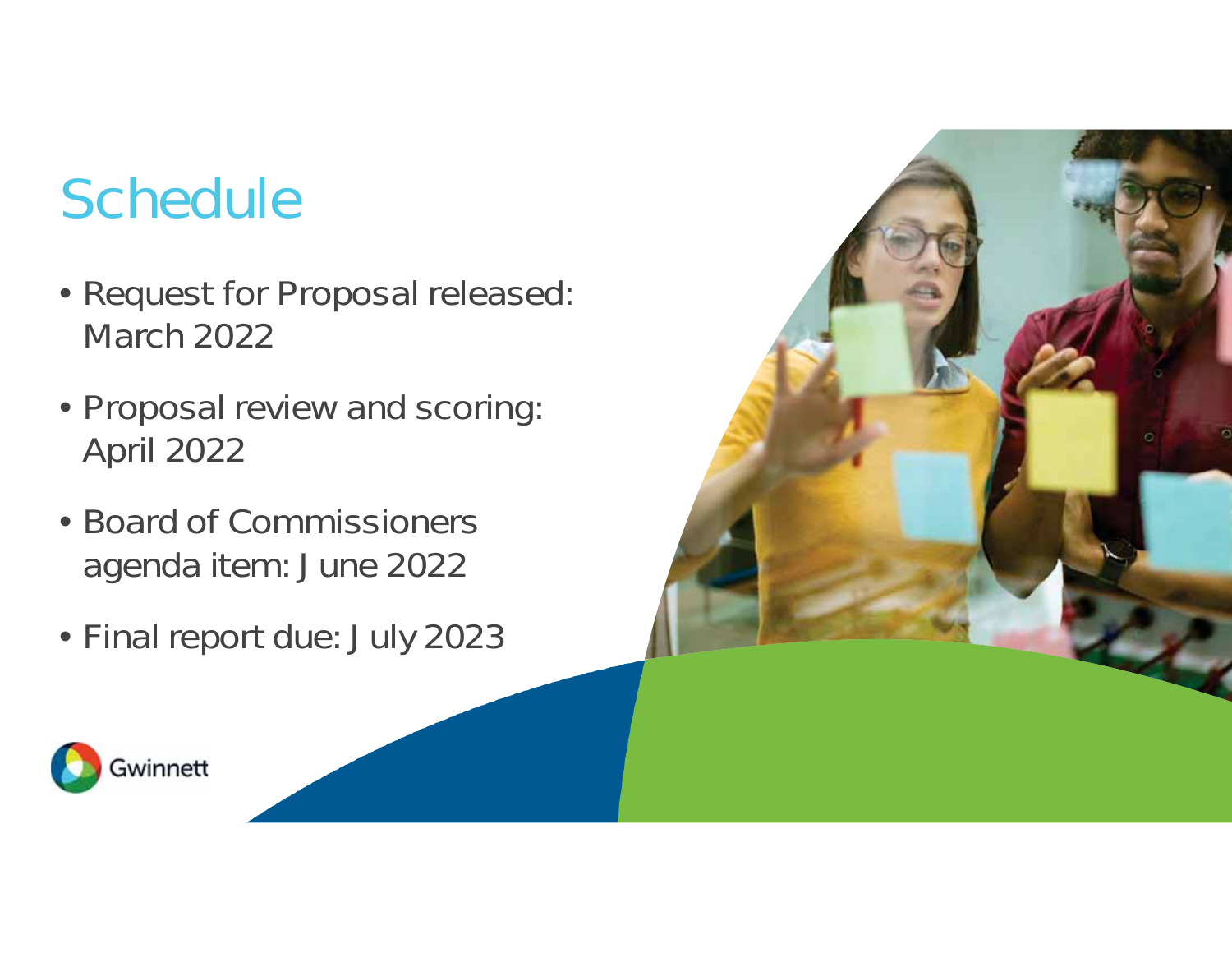

# **Community** Health Dashboard

**Lindsey Jorstad, Community Services May 3, 2022**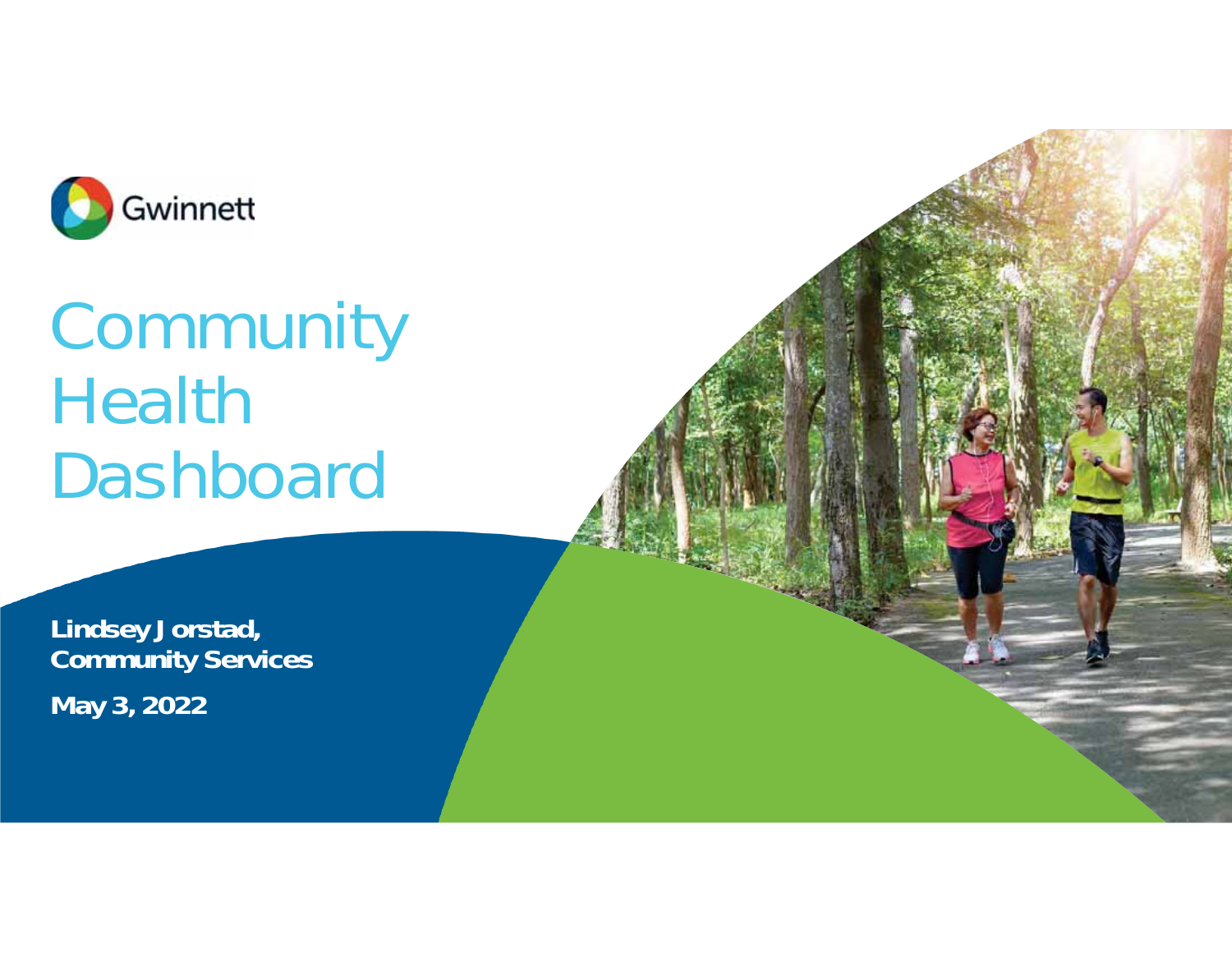## Dashboard History and Purpose

- Previously supported by Gwinnett Medical Center
- Intended for anyone interested in community health and data
- Provide for stakeholders to improve the health and quality of life in Gwinnett
- Data from a variety of state and national sources
- Most data is reported on an annual basis
- Each indicator page includes the source of the data

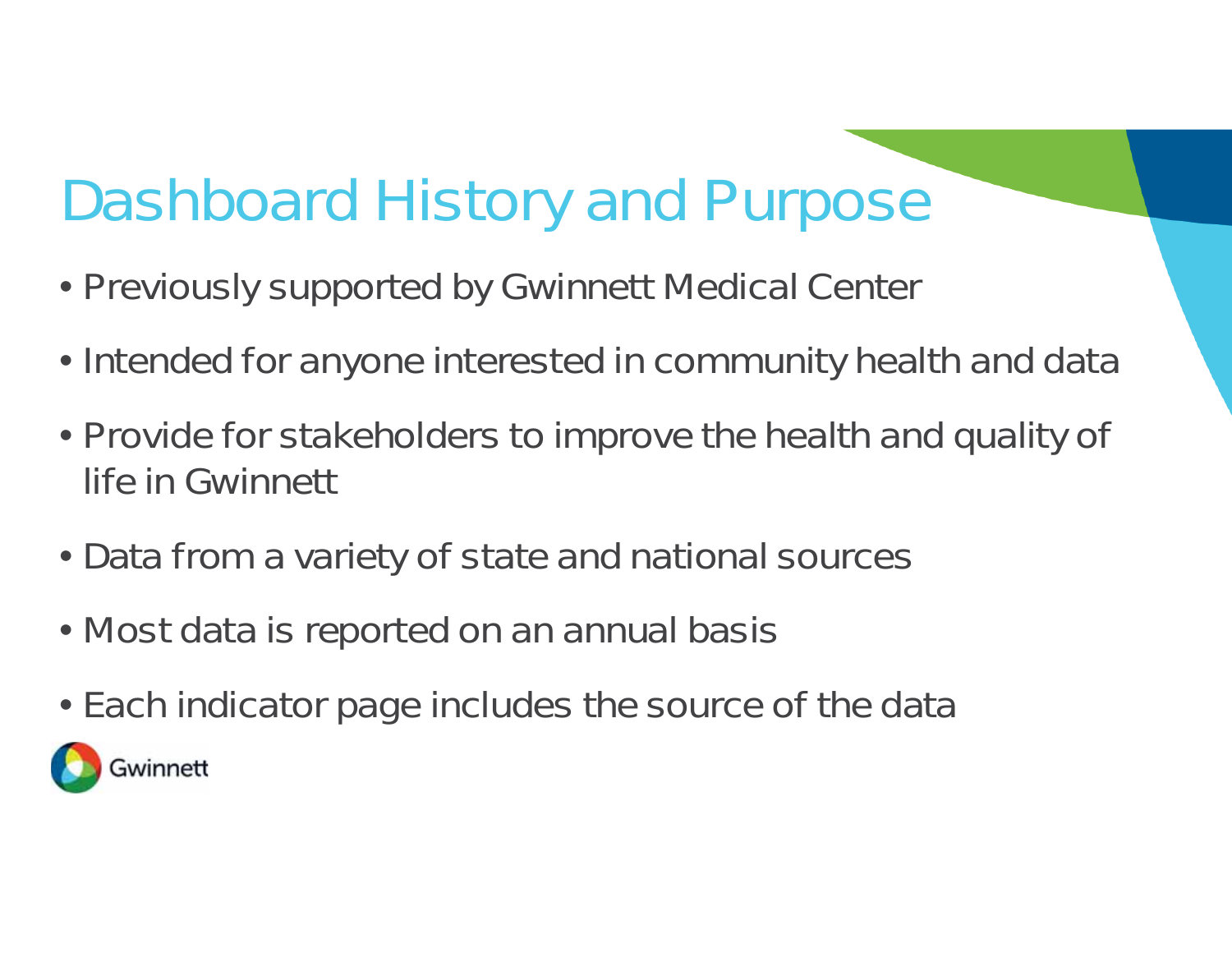## Newly Released Dashboard

- LiveHealthyGwinnettData.com
- Free access
- One-stop digital resource
- 250+ Health indicators
- Trends, challenges and opportunities
- Maps, tables, figures and promising practices



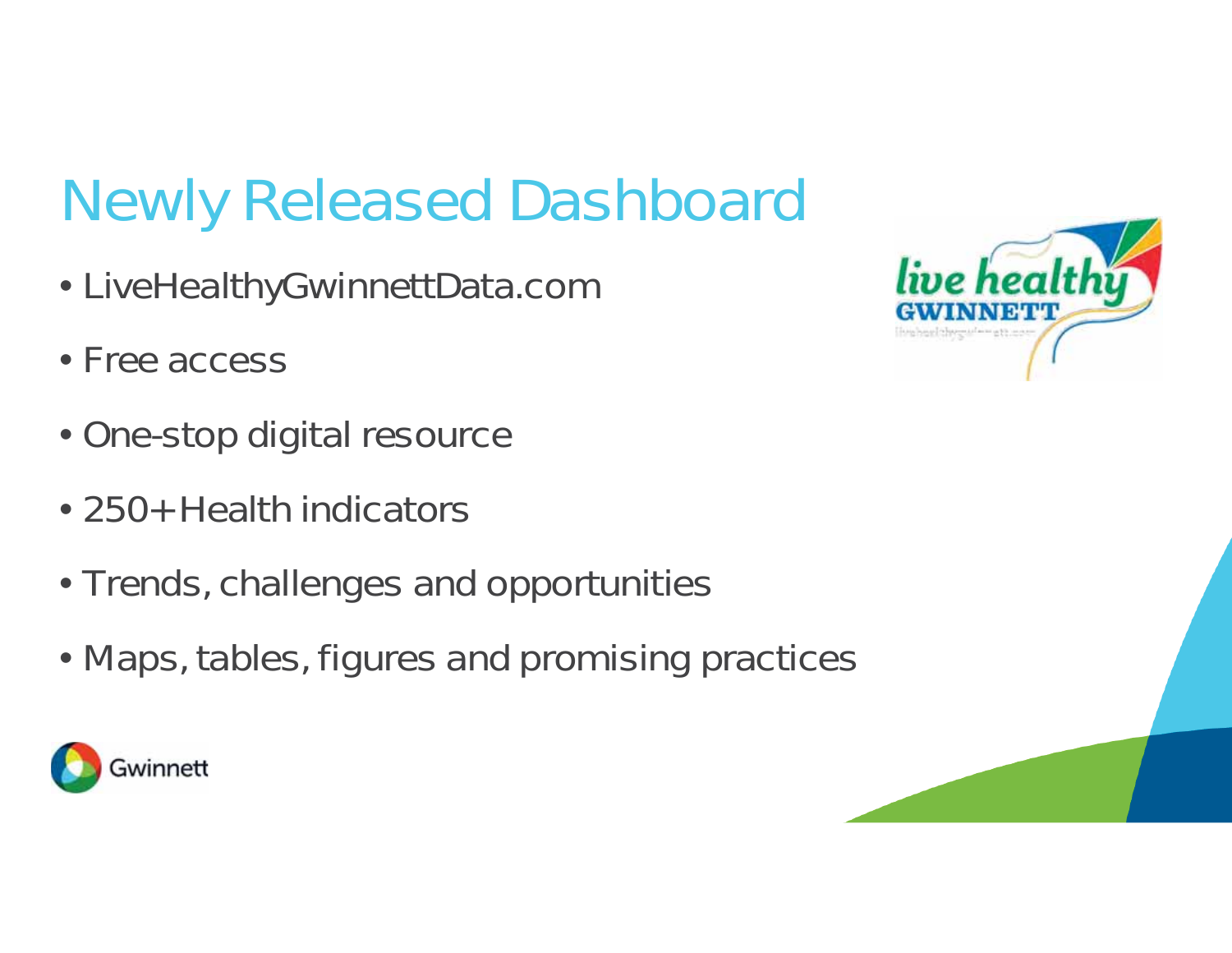## Explore Data

- Community Dashboard
- Disparities Dashboard
- Demographic Dashboard

• Map

Gwinnett

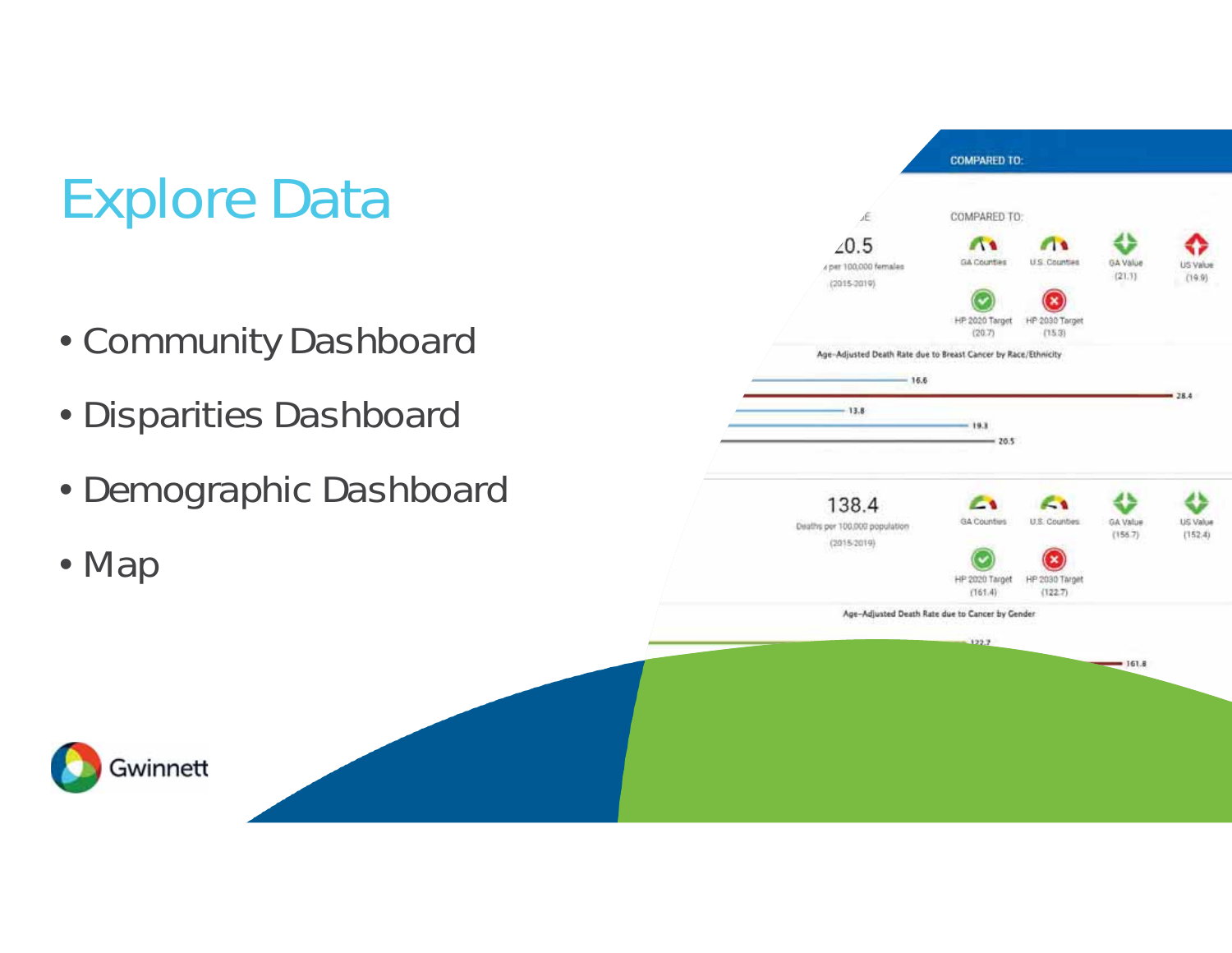## See How We Compare

- Healthy People 2030 **Tracker**
- Health Equity Index
- Food Insecurity Index
- Mental Health Index



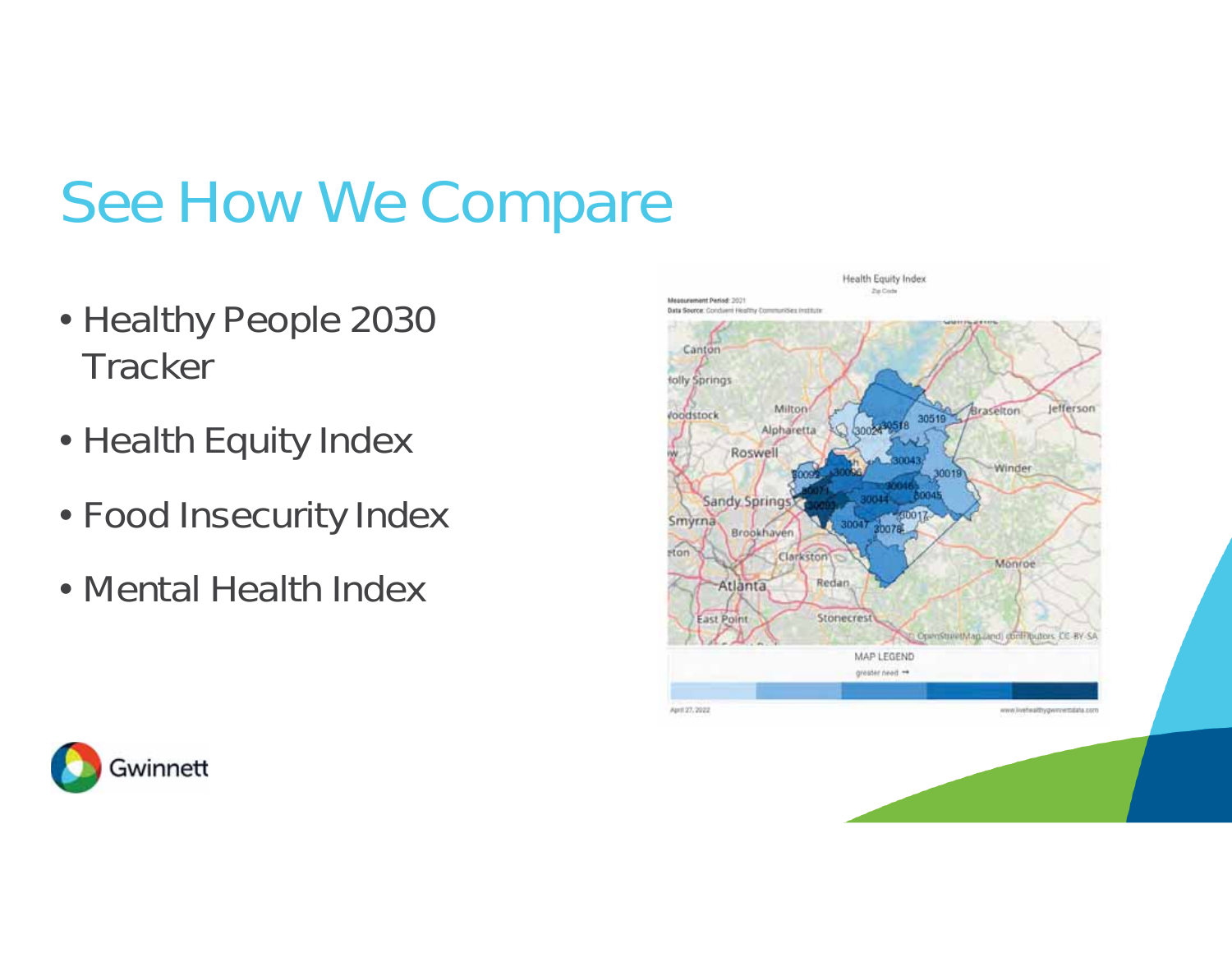## Tools and Resources

- Promising practices
- Funding opportunities
- Resource library